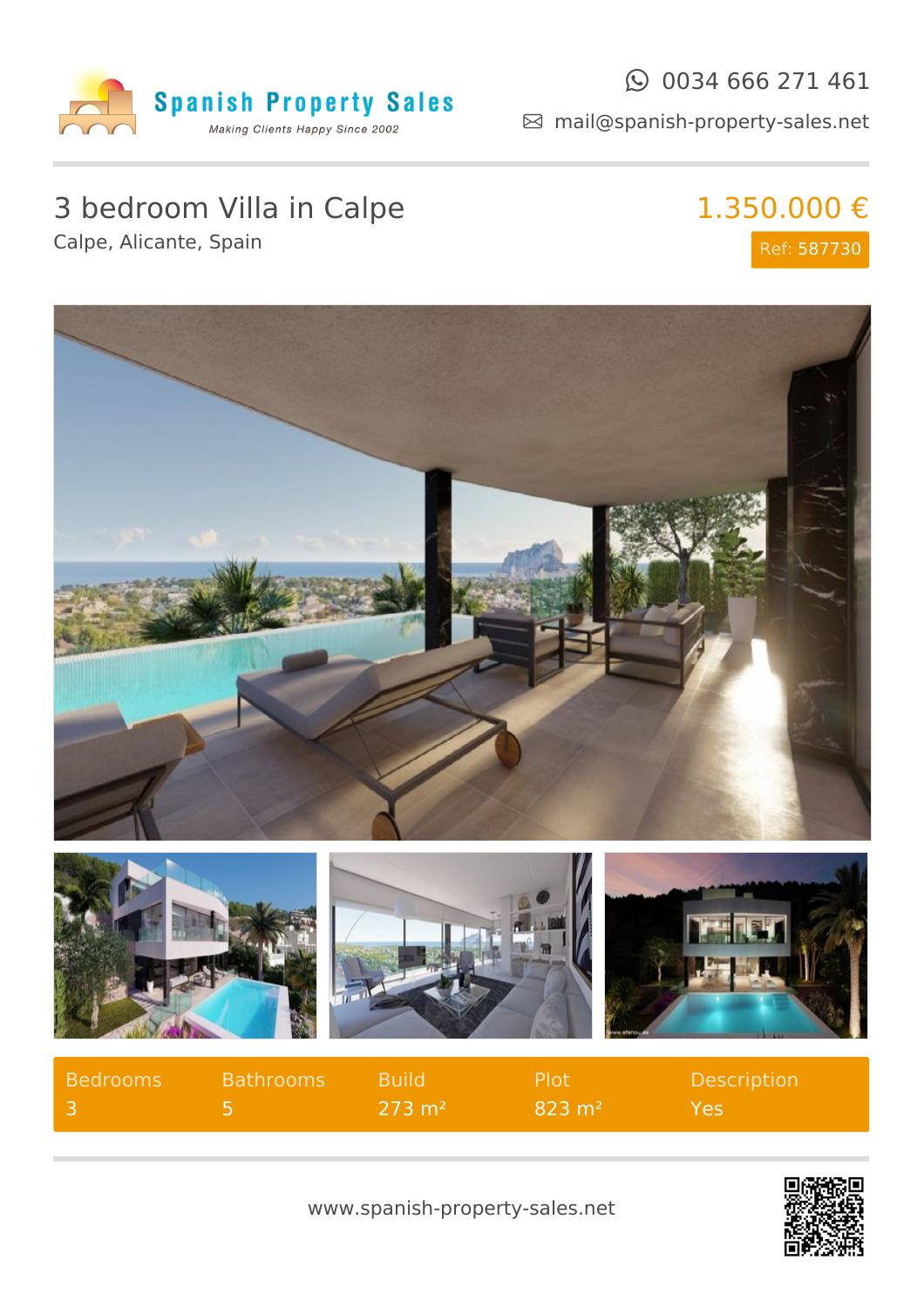

mail@spanish-property-sales.net

## 3 bedroom Villa in Calpe

Calpe, Alicante, Spain

### 1.350.000 € Ref: 587730

#### Description

Luxury villa for sale in Calpe with three floors and wonderful panoramic views of the sea. Under construction.On the ground floor there is the living - dining room, the kitchen with utility room, 2 bedrooms with en-suite bathrooms, a guest toilet and the terrace.On the first floor there is a bedroom, a bathroom and a terrace.In the semi-basement there is a living room, kitchen and bathroom, it is connected to a covered terrace and the private pool.The house is located in a very quiet area of the town in Calpe, which enjoys spectacular views.Very well connected, just 5 minutes from the AP-7 motorway and the town of Calpe, 20 minutes from Benidorm and 45 from the Airport in Alicante. One of its advantages is its wide range of Leisure, such as the Ifach Golf Course, the Real Club Náutico de Calpe, the beaches just 10 minutes away and a wide variety of entertainment venues and restaurants.EXTRAS: Solar panel with 200-liter accumulator, underfloor heating with heat pump, aerothermal, led lights, suspended toilets, finished garden, automatic irrigation, elevator, Technal windows, pre-installation of exterior cameras, alarm installation interior, blinds with home automation system, automatic gates, kitchen equipped with Bosch / Siemens appliances.- Key points:- Bedrooms: 3- Bathrooms: 5- Built: 273m2- Plot: 823m2- Toilets: 1- Energy Rating: In process- Year of construction: 2021- Orientation: South- Balcony: 130 m2- Distance to beach: 2500 Mts. - Heating- Air conditioning-Sea views - Open Views- Central heating- Mountains- Terrace- Luminous- Central Air conditioning- Lift-Fenced- If you would like more information, please do not hesitate to contact us.